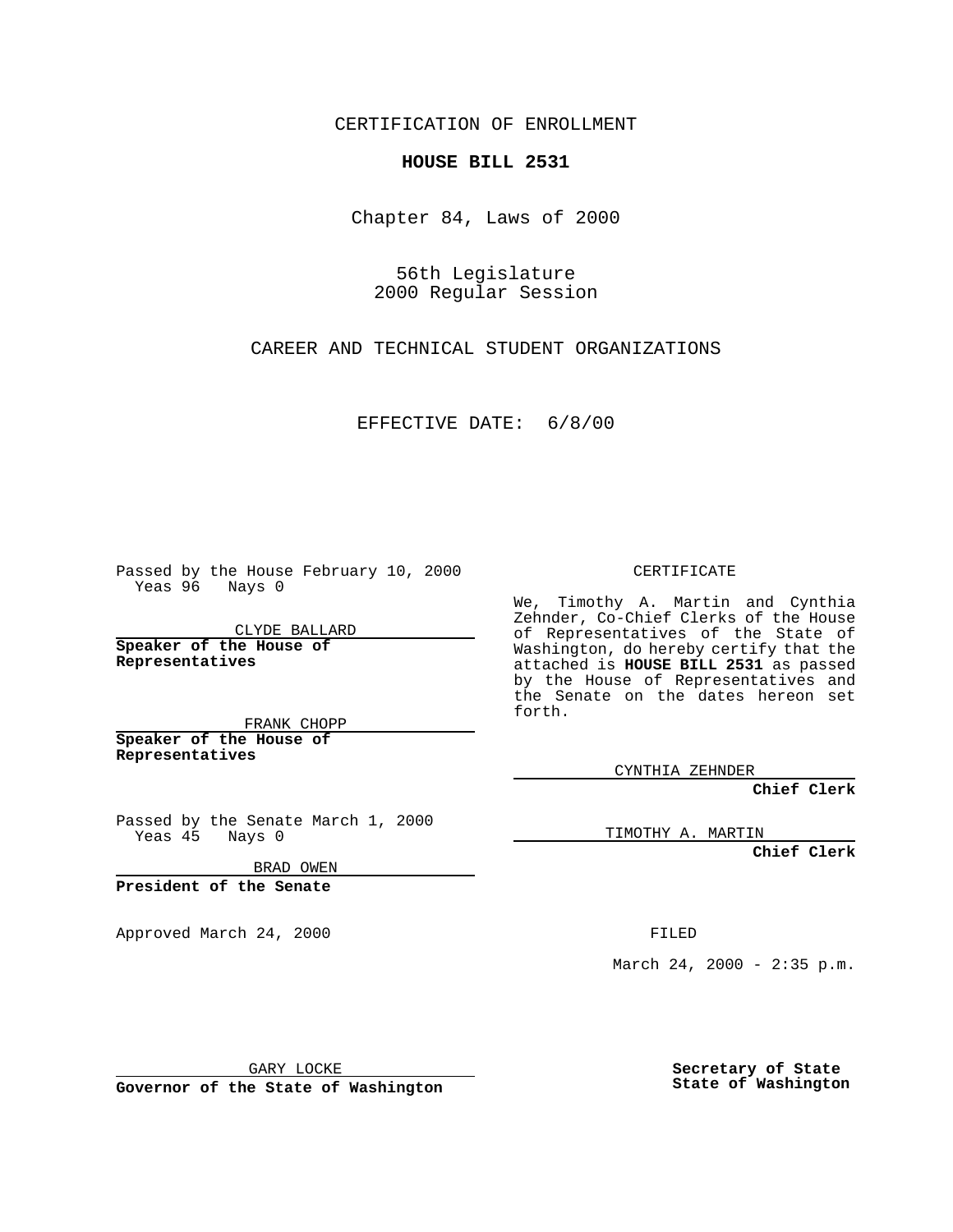## **HOUSE BILL 2531** \_\_\_\_\_\_\_\_\_\_\_\_\_\_\_\_\_\_\_\_\_\_\_\_\_\_\_\_\_\_\_\_\_\_\_\_\_\_\_\_\_\_\_\_\_\_\_

\_\_\_\_\_\_\_\_\_\_\_\_\_\_\_\_\_\_\_\_\_\_\_\_\_\_\_\_\_\_\_\_\_\_\_\_\_\_\_\_\_\_\_\_\_\_\_

Passed Legislature - 2000 Regular Session

## **State of Washington 56th Legislature 2000 Regular Session**

**By** Representatives Doumit, Huff, Morris, Schoesler, Linville, Cox, Grant, Haigh, Anderson, McMorris, Quall, Mulliken, Murray, Talcott, Ruderman, Mastin, Schindler, Lambert, Reardon, Hatfield, Kenney, Carlson, Alexander, D. Schmidt, Lovick, Mitchell, Keiser, Stensen and Rockefeller

Read first time 01/17/2000. Referred to Committee on Education.

 AN ACT Relating to career and technical student organizations; adding a new section to chapter 28A.300 RCW; and creating a new section.

BE IT ENACTED BY THE LEGISLATURE OF THE STATE OF WASHINGTON:

 NEW SECTION. **Sec. 1.** (1) The legislature finds that career and technical student organizations:

(a) Prepare students for career experiences beyond high school;

 (b) Help students develop personal, leadership, technical, and occupational skills;

 (c) Are an integral component of vocational technical instruction programs; and

 (d) Directly help students achieve state learning goals, especially goals three and four with respect to critical thinking, problem solving, and decision-making skills.

 (2) The legislature finds that career and technical student organizations are best situated to fulfill their important purpose if they are in existence pursuant to statute and receive ongoing assistance and support from the office of superintendent of public instruction.